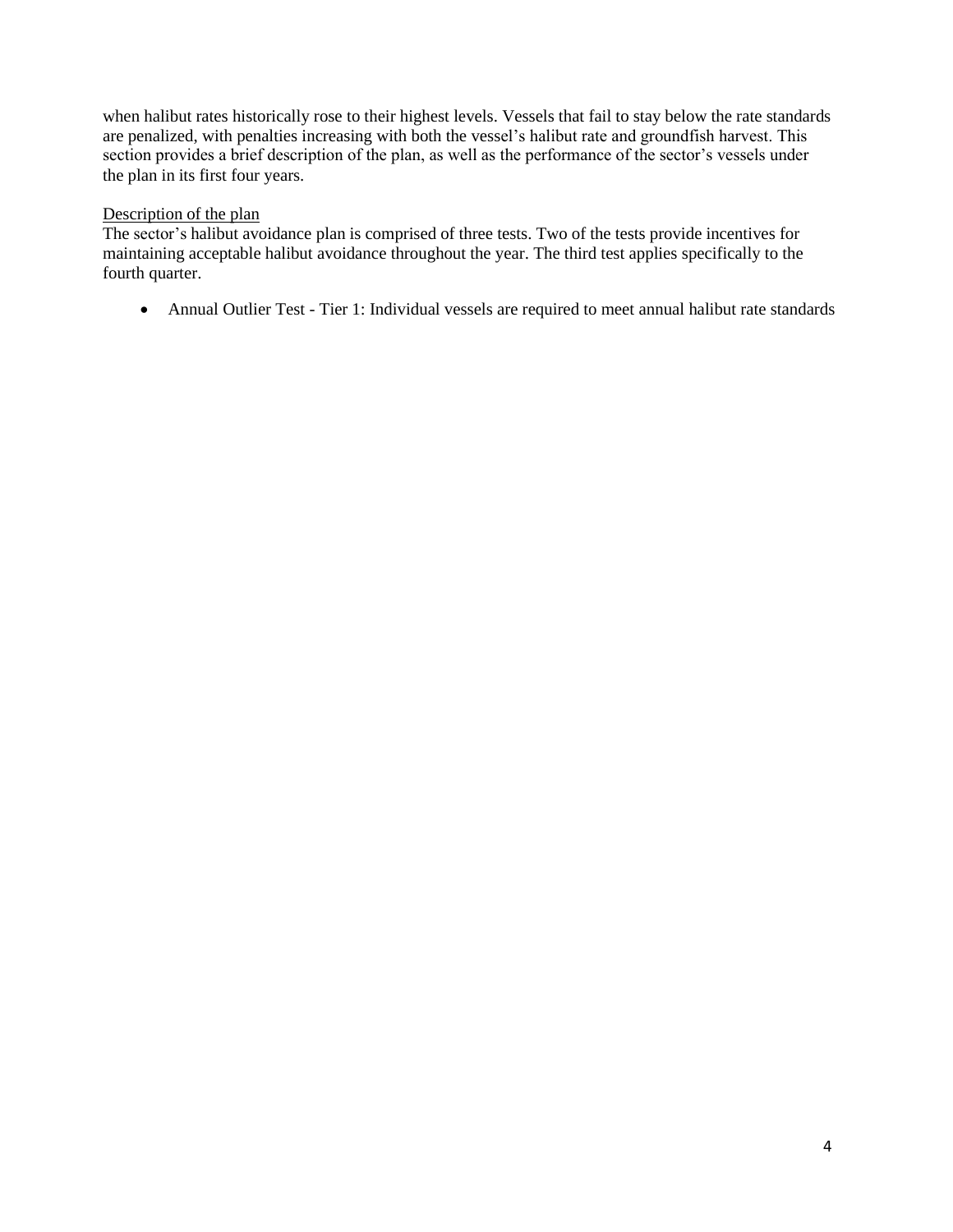recognizes the need to achieve reductions more quickly in these fisheries, which have historically experienced higher halibut mortality rates. Lowering limits in the second and third years of the program is intended to provide time for outlier vessels to adjust their bycatch avoidance practices to these more restrictive standards. The rate reductions will have the effect of making scaled mortality reductions on outlier vessels, as well as reducing halibut mortality overall in these fisheries.

The cooperative reviewed the different target fishery standards prior to the 2021 season. That review revealed that some vessels continued to be challenged by those rate standards, despite all vessels meeting the annual rate standards. This review suggested that the thresholds would continue to achieve the incentives for minimizing halibut bycatch that were sought when developing the program.

| Species                               | 2012-2014<br><b>Base Rate</b><br>(kg/mL) | Year | Multiplier | Rate<br>Standard (kg/mt) |
|---------------------------------------|------------------------------------------|------|------------|--------------------------|
|                                       |                                          | 2016 | 2          | 11.7                     |
| Yellowfin sole                        | 5.8                                      | 2017 | 1.75       | 10.2                     |
|                                       |                                          | 2018 | 1.5        | 8.7                      |
|                                       | 7.2                                      | 2016 | 2          | 14.3                     |
| Rock sole                             |                                          | 2017 | 1.75       | 12.6                     |
|                                       |                                          | 2018 | 1.5        | 10.8                     |
|                                       |                                          | 2016 | 1.8        | 21                       |
| Flathead sole/<br>Arrowtooth flounder | 11.7                                     | 2017 | 1.65       | 19.2                     |
|                                       |                                          | 2018 | 1.5        | 17.5                     |
|                                       |                                          |      |            |                          |

**Rate standards based on the fleet mean 2012-2014 rate with a decreasing multiplier.**

The test is applied by comparing a vessel's halibut rate in a target fishery to the applicable annual standard at the end of the year. A vessel's rate will be based on its target catches in Amendment 80 and CDQ fisheries combined. Including CDQ catch will prevent vessels from attributing catch to one management program or the other based on the potential for a violation under the program. Vessels that exceed the applicable rate standard will be subject to a monetary penalty as described below.

A vessel that has unacceptably high bycatch with little groundfish target catch early in the season may attempt to fish its way out of a penalty under the program. To avoid the potential for discouraging such a vessel from exiting a fishery prior to catching a substantial amount of halibut, vessels that have minimal groundfish catch in a target will be excluded from the program. Thresholds for the targets are 1,000 mt in yellowfin sole, 1,000 in rock sole, and 500 mt in arrowtooth/flathead. These catch thresholds should be adequate to ensure that a vessel has an incentive toleave a fishery prior to using substantial mortality if it cannot achieve acceptable bycatch rates.

Vessels that do not pass the annual outlier test for a given target species will be subject to a monetary penalty. Fines are on a target basis, so a vessel will be subject to a penalty in each target in which it fails to meet the applicable standard. Fines for each target range from a minimum of \$50,000 to a maximum of \$100,000 based on the vessel's halibut rate and the amount of groundfish harvested. Having the penalty increase with groundfish harvests creates a disincentive for continuing harvests at the unacceptably high rate. Vessels that do not meet the annual standard will also be subject to additional scrutiny in the following year by being subject to quarterly monitoring.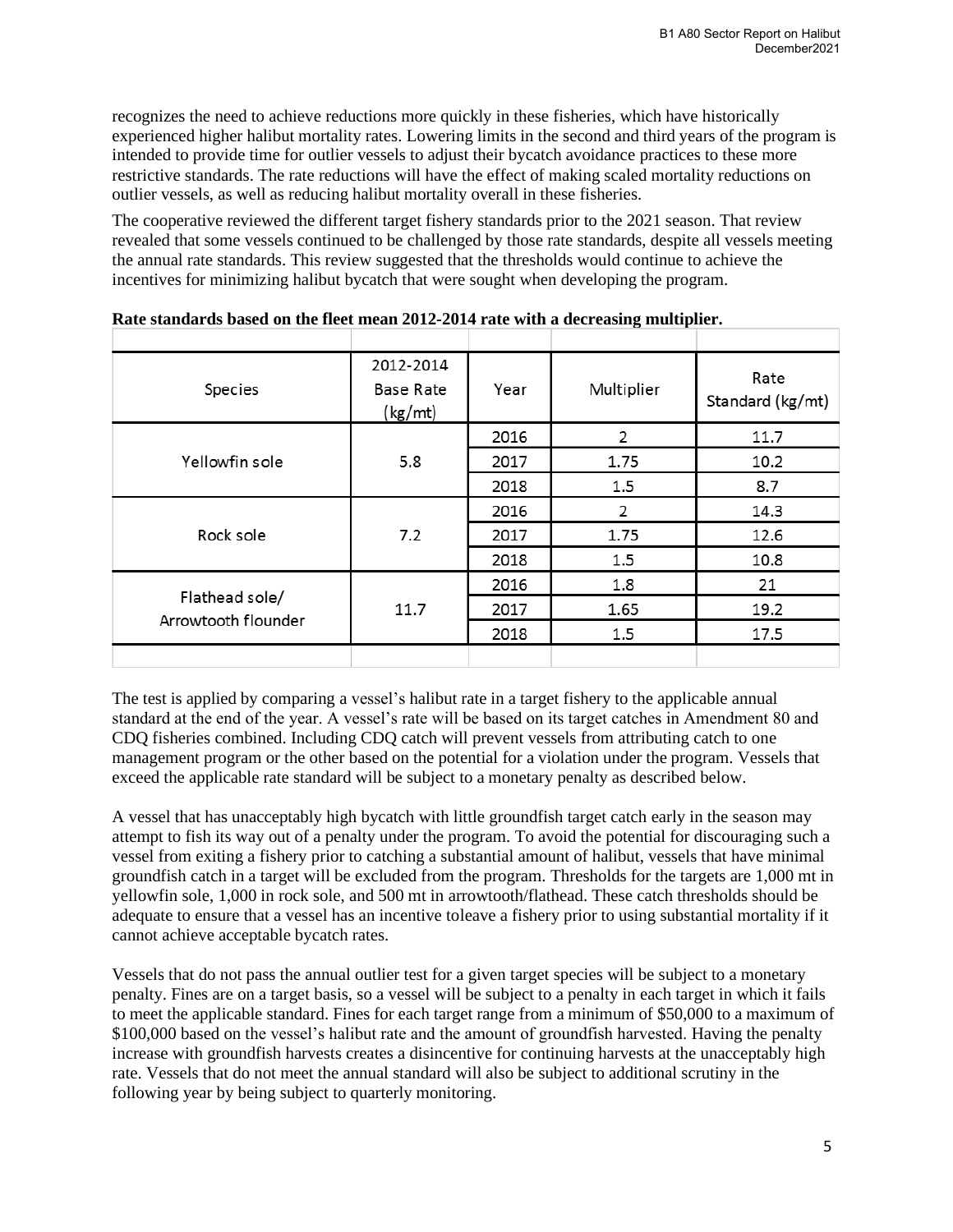### Fourth Quarter Test

Among the concerns addressed by this plan is the historical rise halibut rates in the fourth quarter. The rise is likely attributable to several factors, including dispersion of target fish on the grounds, halibut abundance and distribution, and incentives for halibut avoidance. Under the fourth quarter monitoring plan, vessels must maintain halibut rates at or below a threshold level in the three flatfish targets include in the program. Although the large majority of groundfish catch and halibut bycatch in the fourth quarteris from the yellowfin sole target, full accountability for halibut bycatch is better achieved by a more comprehensive program that also includes the rock sole and arrowtooth flounder/flathead sole targets.

The rate standard is set at the fourth quarter 2012-2014 fleet average halibut rate in the aggregated flatfish targets. Recognizing that halibut rates have historically been highest in the fourth quarter, no multiplier is applied to this rate. This results in a rate standard of 12.1 kilograms of halibut per metric ton of groundfish harvest. By simply requiring all vessels to stay below the historical fleet average, the fleet's overall rate will be reduced from historical levels. Vessels that are above the test rate are considered outliers and are subject to a monetary penalty. Like the annual test, the fourth quarter test provides a vessel just beginning to fish in the fourth quarter that immediately realizes poor halibut rates with an opportunity to leave the fishery by exempting any vessel from the penalties that has minimal catch (defined as less than 750 mt). The program also recognizes that a vessel's quarterly halibut catch, in and of itself, could reach an unacceptable level, regardless of the amount of target catch of the vessel. To prevent a vessel from taking an excessive amount of halibut a 20 mt threshold will be applied, after whichthe penalty system will apply to the vessel, regardless of whether the 750 mt threshold is reached. This threshold creates an incentive for a vessel with unacceptably high halibut mortality to discontinuing fishing, regardless of how quickly it approaches the 750 mt catch threshold.

Vessels that do not meet the fourth quarter rate standard in the aggregated flatfish targets will be subject fines. Fines range from a minimum of \$25,000 to a maximum of \$50,000 and are in addition to any annual fine assessed. Fines increase with both the halibut rate of the vessel and the amount of groundfish catch by the vessel. Increasing penalties with groundfish catch creates an incentive for a vessel to stop fishing if it is unable to improve its rates.

The cooperative's review of the standards prior to the 2021 season also suggested that the fourth quarter standard (12.1 kg halibut/mt of groundfish) continues to create the desired incentive for halibut mortality minimization.

#### Quarterly Outlier Test - Tier 2

The quarterly outlier test provides additional scrutiny of vessels that fail to meet an annual halibut rate standard. The additional scrutiny is intended to increase the incentive for non-performing vessels to meet acceptable rate standards in the subsequent year. A vessel is additionally subject to the quarterly monitoring test for any targets for which it failed the annual rate test the preceding year. All vessels (including those subject to quarterly monitoring) remain subject to both the annual monitoring and the fourth quarter monitoring.

The quarterly rate standard for the first three quarters will be the same as the annual rate standard applicable in that calendar year. For example, a vessel that is subject to quarterly monitoring in a target would be subject to quarterly monitoring in the target at the annual rate standard for that target for the first three quarters of the year. In the fourth quarter, vessels subject to quarterly monitoring will be required to meet the fourth quarter test rate that applies to all flatfish targets. Vessels under quarterly monitoring are subject to two penalties for failing to meet the fourth quarter rate, a halibut penalty under the quarterly plan (as described below) and a monetary penalty under the fourth quarter monitoring plan (as described above).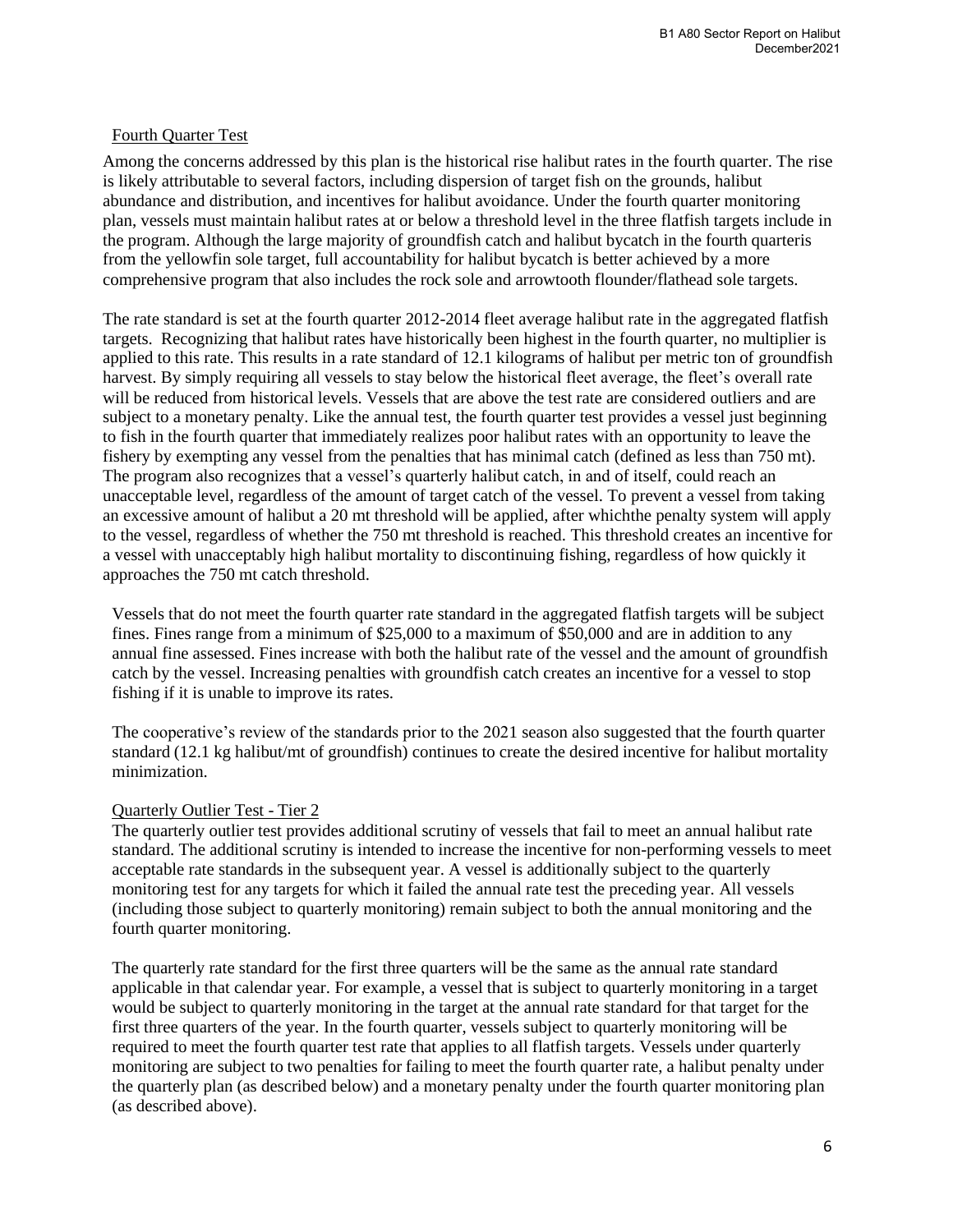As with the other tests under the program, the quarterly rate standards are not applied to vessels that have not reached a threshold catch amount. For the first three quarters the catch threshold would be the same asthe annual catch threshold in the applicable target fishery (i.e., 1,000 metric tons in the yellowfin sole and rock sole target fisheries and 500 metric tons in the arrowtooth flounder/flathead sole target fishery). In the fourth quarter, the threshold catch amount is 750 metric tons, which is the same threshold used in thefourth quarter test.

As in the fourth quarter test, the quarterly test recognizes that a vessel's quarterly halibut catch, in and of itself, could reach an unacceptable level, regardless of the amount of target catch of the vessel. To prevent a vessel from taking an excessive amount of halibut, a 20 metric ton threshold will be applied in each quarter. If that threshold is exceeded the penalty system will apply to the vessel, regardless of whether the applicable catch threshold is reached.

A vessel that fails to meet the quarterly rate standard will be subject to a halibut penalty equal to the additional halibut that the vessel used as a result of exceeding the target rate. This amount is calculated as the difference between the vessel's actual halibut use and the use that the vessel would have achieved had it met the applicable rate standard. In other words, the vessel's halibut use in the quarter minus the vessel's groundfish catch in that quarter times the applicable rate standard.

### Retrospective analysis of the halibut avoidance plan

In developing the program, the sector undertook a retrospective analysis of the potential effect of the program to assess its potential effect. This analysis applied the various standards to prior years' fishing to ensure that behavior modification would be driven by the plan.

### Effects of the annual outlier test

The table below shows the fines that would have been applied under the annual standard had the program been in place from 2008 to 2015. Fines in the fisheries follow no particular pattern when compared to overall fleet performance. In a few cases, more fines are imposed in years of relatively high mortality rates; however, in some years of low mortality rates, both the number of vessels subject to fines and the amount of fines are large. Such a result suggests that the test will be useful for deterring outlier vessels, rather than just fining vessels when halibut mortality rates are relatively high overall. The table shows that fines would have which averaged over \$430,000 annually under the rate standards applied in 2017. The highest fines in a given year would have exceeded \$600,000.

### **Projected annual fines by target under the annual outlier test applying the 2017 standards (2008- 2015).**

|                                                                                                              | Year    | Number of | Number of      | Fine amounts |  |
|--------------------------------------------------------------------------------------------------------------|---------|-----------|----------------|--------------|--|
| Target                                                                                                       |         | vessels   | vessels fined  | (\$)         |  |
|                                                                                                              | Average | 19        | 3              | 176,875      |  |
| Yellowfin sole                                                                                               | Maximum | 21        | 4              | 320,000      |  |
| Rocksole                                                                                                     | Average | 19        | $\overline{2}$ | 165,000      |  |
|                                                                                                              | Maximum | 21        | 5              | 370,000      |  |
| Arrowtooth flounder                                                                                          | Average | 17        | 1              | 88,125       |  |
| /flathead sole                                                                                               | Maximum | 18        | 5              | 395,000      |  |
| Total                                                                                                        | Average | 55        | 6              | 430,000      |  |
|                                                                                                              | Maximum | 59        | 9              | 610,000      |  |
| وبالمجموعة والمنطاريون والمواطئ والمواطن والمستخدم والماريوان والمراجعات والمستحول الموارد المطولة يمطوا الا |         |           |                |              |  |

Note: total vessel counts includes double counting of vessels in multiple targets.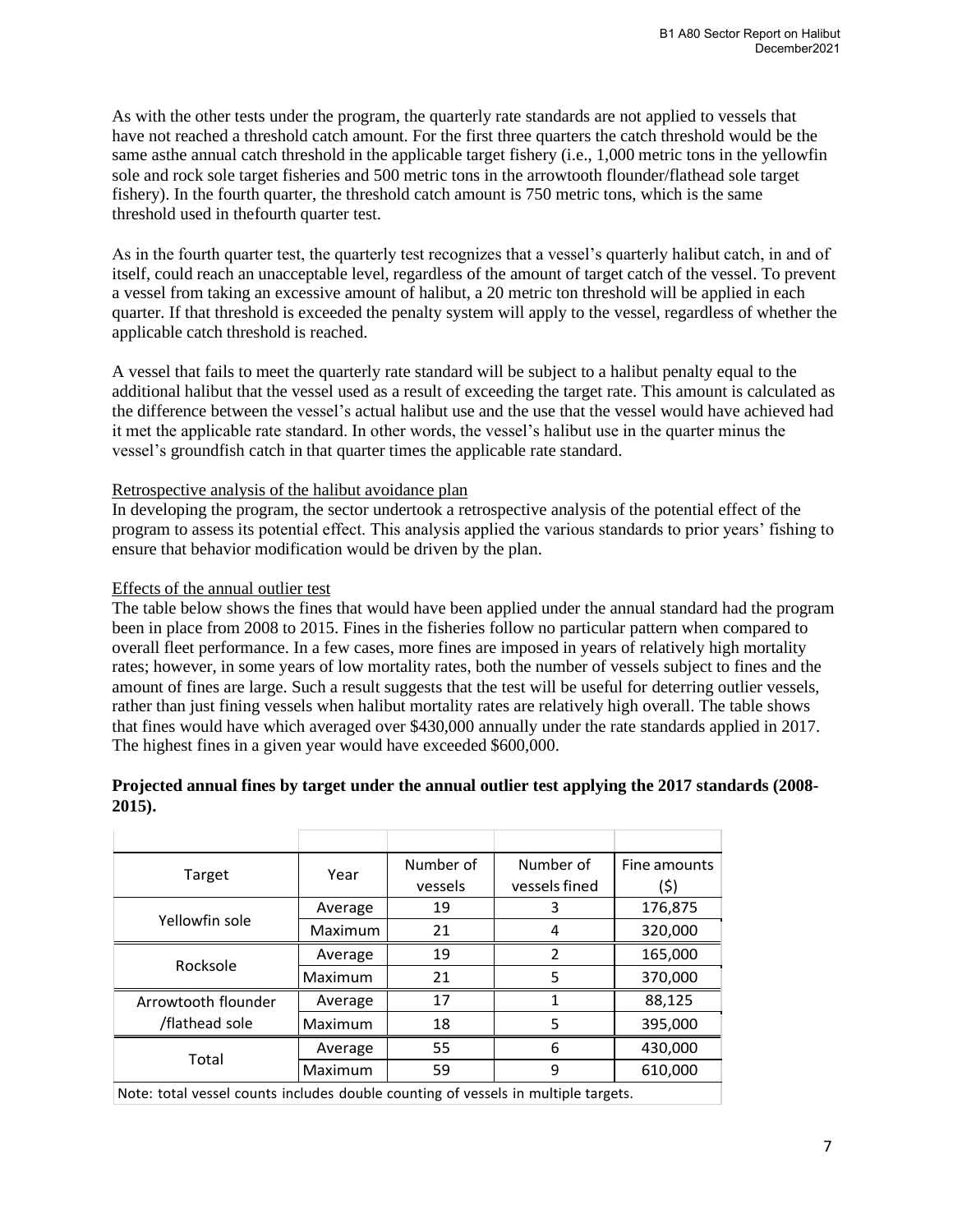# Effects of the fourth quarter test

The table below shows a retrospective analysis of the fourth quarter test from 2008 through 2015. The test shows that fines would have averaged almost \$150,000 annually, with 5 vessels failing to meet the rate standard on average. At most 10 vessels would have been fined for exceeding the standard and over \$320,000 would have been paid by substandard vessels in one year.

|         | Number<br>of vessels | Number<br>of fined<br>vessels | Fine amounts<br>(\$) |
|---------|----------------------|-------------------------------|----------------------|
| average | 15                   |                               | 142,500              |
| maximum | 18                   | 10                            | 320,000              |

# **Projected annual fines under the fourth quarter test (2008-2015).**

# Performance in the 2021 season

In considering fleet performance, it is important to keep in mind that the objective of the avoidance plan is not to collect fines, but to change incentives in a manner that induces all vessels to meet the rate standards. In other words, success should be measured not in the amount of money paid in fines, but rather by the absence of fines. The retrospective analysis provides a reasonable baseline for assessing performance. Fewer fines than those suggested by the retrospective analysis suggest that changes in halibut mortality rates intended to arise from the program have occurred.

In 2021, performance of vessels under the plan continued to be substantially better than historical performance, with no vessels failing to achieve the standard set by the plan. Prior to 2018, all vessels achieved mortality rates low enough to avoid penalty. In the 2018 season, one vessel fished at halibut rates that led to a penalty under the annual standard in one target fishery, the rock sole fishery. That vessel was penalized at the lowest level, \$50,000, as a result of its low amount of groundfish catch in the target and its bycatch rate exceeding the standard by a small amount. The vessel's rate would not have incurred a penalty under the 2017 standard of 12.6 kg halibut per mt of groundfish. Since 2018, all vessels achieved mortality rates low enough to avoid penalties. Despite this success, several vessels were challenged to meet the standard, periodically having catch mortality rates in excess of the standard.

In 2021, annual participation in the yellowfin sole target was similar to prior years with 19 vessels participating. The rock sole fishery saw a decline in participation from 19 vessels to 16 vessels in 2021. Seventeen vessels met the minimum groundfish catch threshold in the yellowfin fishery, while only 6 vessels met the minimum groundfish catch threshold in the rock sole fishery needed for the standard to apply. Fifteen vessels participated in the arrowtooth flounder and flathead sole target fisheries, down from the historical period, when an average of 17 vessels fished these targets. Only 7 vessels reached the minimum groundfish threshold in the arrowtooth and flathead targets. All of these vessels achieved halibut rates below the applicable rate standard.

The single vessel that failed to meet the rock sole annual standard in 2018 was the only vessel subject to quarterly monitoring to date. No vessel was under quarterly monitoring in 2021.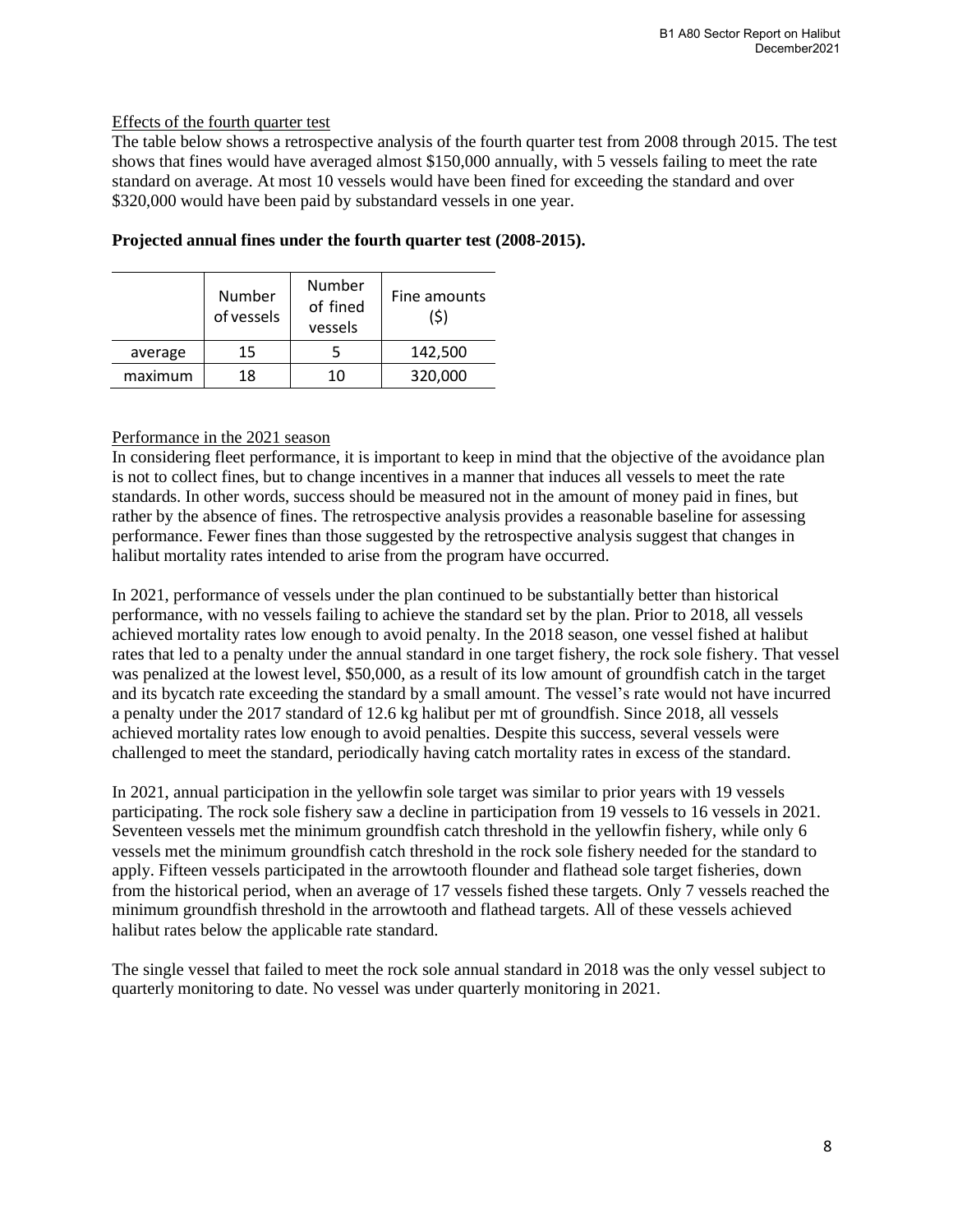|                     |             | Number of vessels |                  |
|---------------------|-------------|-------------------|------------------|
|                     |             | meeting the       | Number of those  |
|                     | Number of   | minimum           | vessels meeting  |
|                     | vessels in  | groundfish        | the halibut rate |
| Target              | the fishery | threshold         | standard         |
| Yellowfin sole      | 19          | 17                | 17               |
| Rock sole           | 16          | 6                 | 6                |
| Arrowtooth and      |             |                   |                  |
| flathead (combined) | 15          |                   |                  |

### **Annual outlier test results for 2021.**

No vessels have exceeded the fourth quarter rates since the program's inception. In the fourth quarter of 2021, 12 vessels fished in the flatfish targets included in the program. As of Nov  $10<sup>th</sup>$ , 10 vessels have met the minimum groundfish catch threshold, with all vessels meeting the halibut rate standard. Performance in 2021 continued to be substantially better than historical performance, as prior to implementation of the program, 5 vessels on average exceeded the 4<sup>th</sup> quarter rate standard each year.

#### **Fourth quarter outlier results for 2021.**

| Number of vessels in yellowfin, rock  |  |
|---------------------------------------|--|
| sole, and flathead/arrowtooth targets |  |
| Number of vessels meeting the         |  |
| minimum groundfish threshold          |  |
| Number of vessels meeting the 4th     |  |
| quarter standard                      |  |

Historically, some vessels in the Amendment 80 sector were outliers, maintaining halibut bycatch rates higher than the rest of the fleet. The program's rate standards and their accompanying penalties are intended to induce those vessels to reduce rates to acceptable levels given the historical fleet average. Since the program was implemented in 2016, the occurrence of a single penalty (in comparison to the historical fishing) demonstrates the success of the program in bringing outlier vessels closer to the fleet average. At the same time, the penalization of a vessel in 2018 and the challenges faced by the fleet at times under the program have shown that the standards are constraining, requiring vessels to change behavior to achieve the target rate.

The halibut avoidance plan and its associated standards and penalties have become an integral part of the in-season management of halibut in the Amendment 80 sector. Starting the first week of fishing, each company receives a weekly report showing the performance of each of its vessels relative to the applicable standards, and vessels may access their performance relative to rate standards at any time through Seastate. Vessels and vessel managers continuously monitor their performance against these standards, where they may need to balance current and expected future halibut rates against their groundfish catch within each applicable target.

Typically, at least two and at times as many as five vessels have exceeded the acceptable rate during the year, creating a situation where they are forced to decide whether to leave the fishery altogether (if they have not already reached the applicable minimum groundfish threshold) or continue fishing with even higher attention to bycatch rates to bring their rate down below the standard. This process of real-time reporting, monitoring halibut avoidance performance, and active decision-making have greatly contributed to the sector's ability in maintaining operations despite reductions in halibut limits and usage by the sector.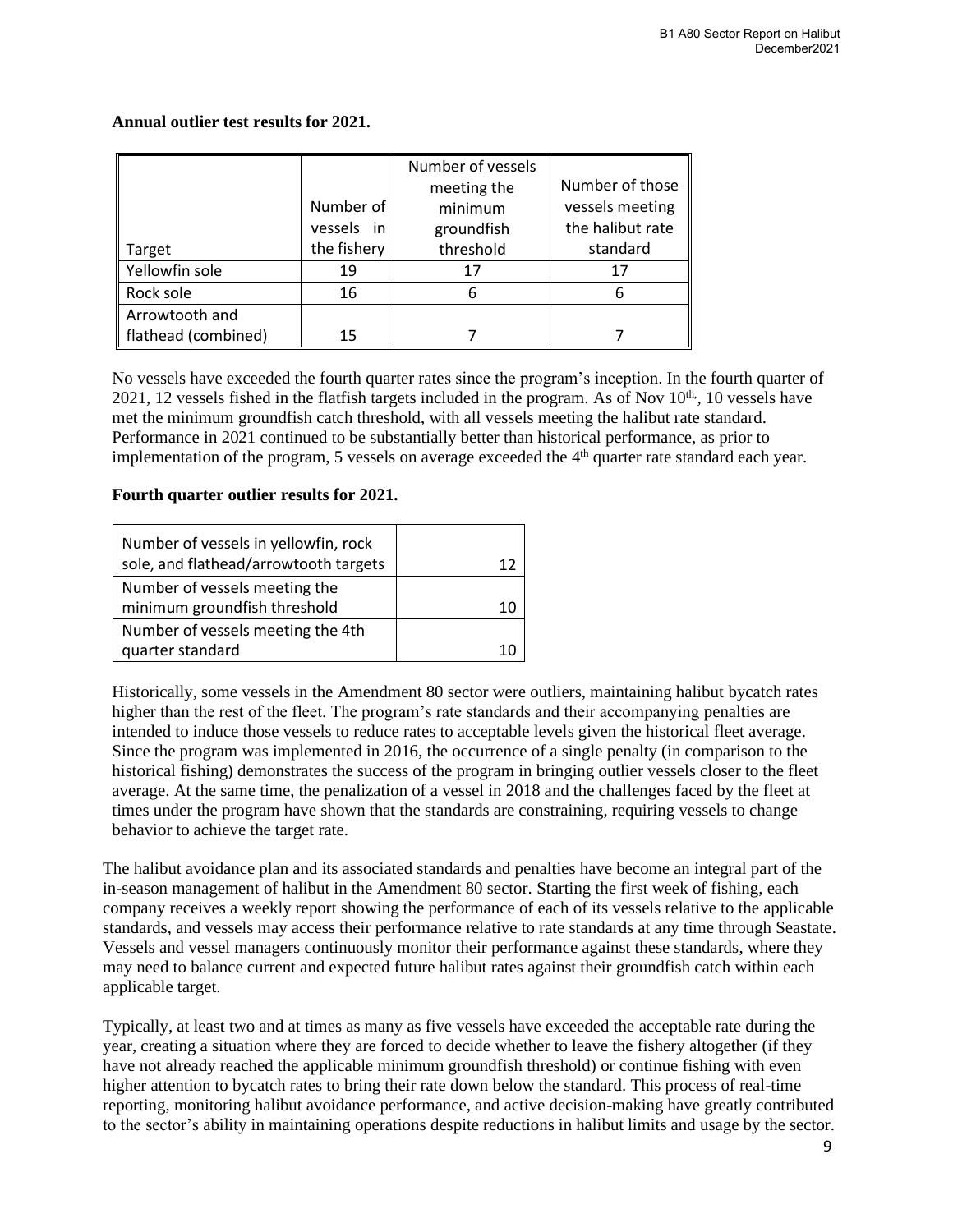# **Deck sorting**

Since 2009, the cooperative has worked closely with NMFS through Exempted Fishing Permits (EFPs) to explore options that allow vessels to return halibut to the sea quickly from the deck to reduce mortality while accurately accounting for halibut released from the deck and its viability. In 2020, NMFS implemented a regulatory change allowing for deck sorting as a standard part of vessel operations. In developing and implementing these regulations, NMFS worked to ensure both reasonable oversight and monitoring and implementation that allows industry to achieve similar success to that under the EFPs. When deck sorting, the codend is pulled forward of the aft live tank hatches to allow space for sorting andis gradually emptied onto the deck. Crewmembers carefully remove halibut while moving the other fish into the tanks. The halibut are carefully brought to a station/table where the observer on duty is positioned. The observer's table typically leads to a chute used to channel halibut off the vessel after counting and sampling. All observer tables must be pre-approved by NMFS prior to deck sorting and video monitoringis used in all locations where crew activities involving sorting and handling of halibut occur. Each vessel must also have an approved Deck Safety Plan to take part in decksorting.

In 2021, deck sorting continued to be used, with all cooperative vessels participating in deck sorting and much of the cooperative's catch deck sorted to reduce halibut mortality. AKSC data has shown a lower fraction of hauls were deck sorted in 2021 relative to 2019 and 2020. Captains have said that a primary reason for less deck sorting was low halibut encounter rates, particularly for hauls made during daylight hours. Deck sorting at times of good catch rates delays fishing. As deck sorting consumes additional time each day more fishing activity is pushed into nighttime hours, which can result in increased overall halibut catch and usage. Vessels also had difficulty finding and retaining crews due to the COVID-19 pandemic reducing crew levels on boats. Deck sorting requires additional labor on deck from "combi" crew (who split time between deck and factory work). The smaller crew sizes exacerbated delays in restarting fishing and factories further reducing vessels' daylight fishing time. Vessels experiencing these challenges at times used other tools, such as excluders, instead of deck sorting. Excluder usage was mainly limited to times when halibut encountered were sufficiently larger than target species to make excluder usage effective.

Feedback from NMFS personnel at the Alaska Regional office, Fisheries Monitoring and Analysis (FMA), and Office of Enforcement was generally positive regarding how deck sorting went during the second year of the regulatory program. FMA also noted that they appreciated the fleet's focusing deck sorting on situations where mortality savings were meaningful given all the work deck sorting creates for observers. We are therefore optimistic that the regulatory program for deck sorting will continue to generate benefits commensurate with its potential and its achievements to date.

### **Overview of the Sector's Halibut Avoidance Performance**

Halibut avoidance performance is subject to a variety of factors in addition to use of halibut avoidance measures. Fishing conditions (including the presence or absence of halibut intermingled with groundfish stocks) often vary across time in unpredictable ways. As a result, halibut bycatch fluctuates within and across years. The Amendment 80 sector's halibut PSC performance improved considerably from 2014 through 2017. In 2018 and 2019, the cooperative's halibut bycatch pre-mortality and halibut mortality both increased in comparison to 2017; however, in 2020 and 2021, the sector saw significant drops in halibut catches.

In 2018 and 2019, captains in the fleet increasingly found halibut distributed throughout the fishing grounds. Higher water temperatures likely resulted in less concentration of flatfish and led vessels to fish further north. In addition, halibut were typically of similar size to target flatfish limiting the effectiveness of excluders. As a result, pre-mortality bycatch climbed in 2018 and again in 2019. Despite these challenges, in 2018 and 2019 deck sorting allowed the sector to reduce halibut mortality to approximately 1,350 mt and 1,450 mt, respectively – levels never achieved prior to 2016. In 2020 and 2021, the sector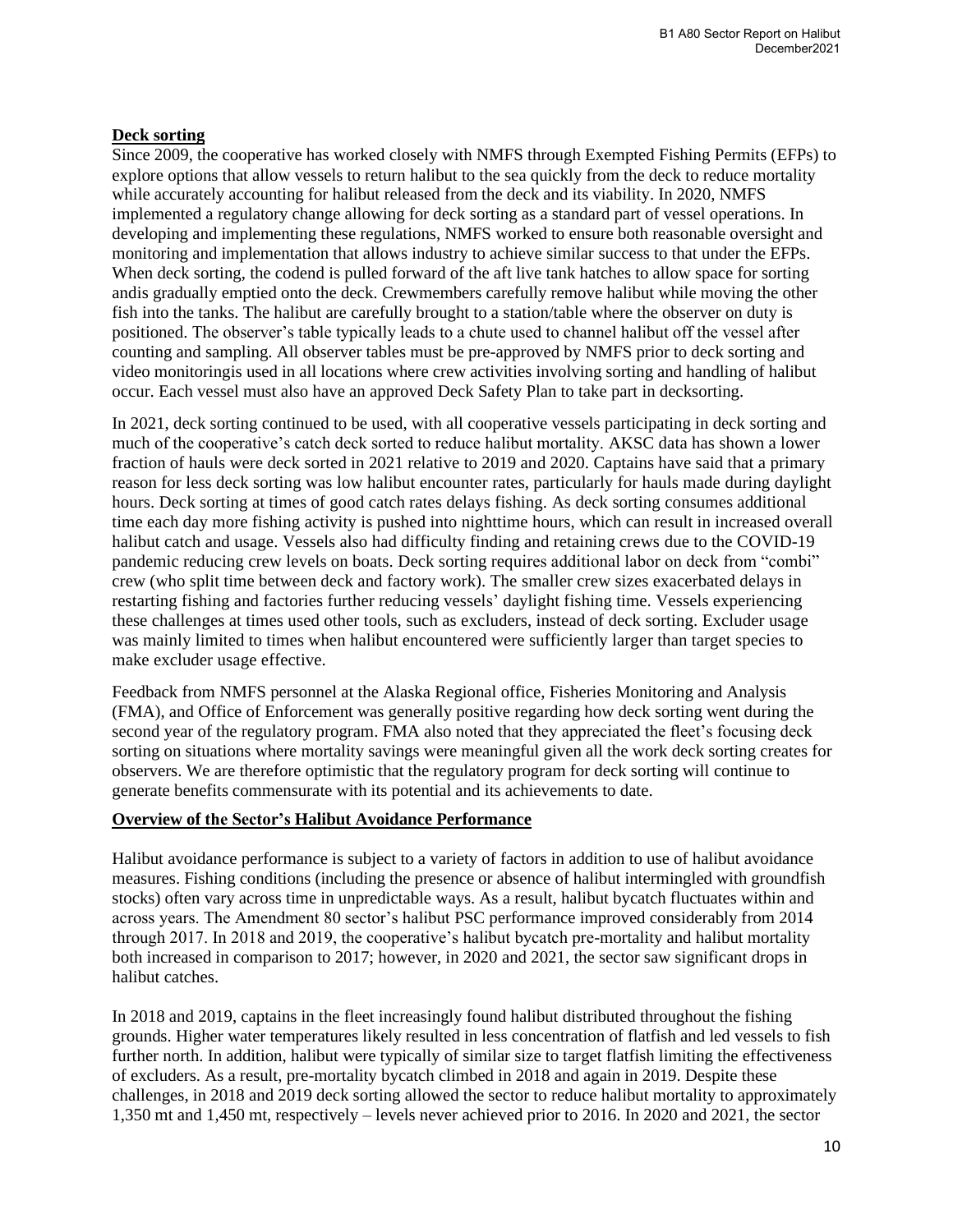found greater concentrations of target flatfish with fewer halibut intermixed. Although the cause is uncertain, lower water temperatures, particularly early in the year, likely contributed to this effect. In addition, in both years catches of flatfish have declined due to market pressures arising from COVID-19 restrictions and the effects of tariffs. Year-end mortality for both of these years is expected to be similar to the lowest ever achieved by the sector (see Table 1).

The table shows wide variation in halibut encounters in recent years, with 2016, 2017, 2020, and 2021 having the lowest encounter rates the sector has ever seen. Yet, in 2018 and 2019 halibut encounters and catch rates are the highest since implementation of Amendment 80. In those years, the sector was only able to keep halibut mortality low because of the reduced mortality from deck sorting. In those years, despite high pre-mortality bycatch, the sector has been able to reduce mortality rates (i.e., halibut mortality per mt of groundfish) to levels unattainable prior to 2016. Without deck sorting, the fleet would likely have reached its halibut mortality limit midyear.

| Year | Total # of<br>Vessels | Total<br>Groundfish | Halibut<br>Bycatch<br>Pre-<br>mortality | Halibut<br>Bycatch<br>Rate Pre-<br>Mortality<br>(kg/mt gf) | Halibut<br>Mortality | Bycatch<br>Rate<br>Halibut<br>Mort.<br>(kg/mt)<br>gf) |
|------|-----------------------|---------------------|-----------------------------------------|------------------------------------------------------------|----------------------|-------------------------------------------------------|
| 2008 | 21                    | 326,994             | 2,471                                   | 7.6                                                        | 1,925                | 5.9                                                   |
| 2009 | 21                    | 314,700             | 2,591                                   | 8.2                                                        | 2,092                | 6.6                                                   |
| 2010 | 20                    | 336,280             | 2,633                                   | 7.8                                                        | 2,284                | 6.8                                                   |
| 2011 | 20                    | 324,681             | 2,277                                   | 7.0                                                        | 1,811                | 5.6                                                   |
| 2012 | 19                    | 326,930             | 2,469                                   | 7.6                                                        | 1,945                | 5.9                                                   |
| 2013 | 18                    | 334,521             | 2,678                                   | 8.0                                                        | 2,168                | 6.5                                                   |
| 2014 | 18                    | 334,978             | 2,668                                   | 8.0                                                        | 2,179                | 6.5                                                   |
| 2015 | 18                    | 306,422             | 1,719                                   | 5.6                                                        | 1,633                | 5.3                                                   |
| 2016 | 19                    | 316,676             | 1,965                                   | 6.2                                                        | 1,412                | 4.5                                                   |
| 2017 | 19                    | 294,034             | 1,974                                   | 6.7                                                        | 1,169                | 4.0                                                   |
| 2018 | 19                    | 310,806             | 2,550                                   | 8.2                                                        | 1,343                | 4.3                                                   |
| 2019 | 20                    | 309,868             | 3,045                                   | 9.8                                                        | 1,458                | 4.7                                                   |
| 2020 | 19                    | 311,781             | 2,030                                   | 6.5                                                        | 1,098                | 3.5                                                   |
| 2021 | 19                    | 267,236             | 1,568                                   | 5.9                                                        | 954                  | 3.6                                                   |

| Table 1: Amendment 80 halibut mortality in the Bering Sea and Aleutian Islands (2008-2021). |  |  |  |  |  |  |  |  |
|---------------------------------------------------------------------------------------------|--|--|--|--|--|--|--|--|
|---------------------------------------------------------------------------------------------|--|--|--|--|--|--|--|--|

2021 data updated 11.10.2021

Although the halibut PSC limit of the sector applies across all halibut management areas in the Bering Sea and Aleutian Islands, the sector monitors its halibut usage in the three Bering Sea and Aleutian Island halibut management areas to ensure that its bycatch does not disproportionately affect any one area. In the most recent years (including 2021), the sector's halibut usage in all three areas has been near historical lows. In the two most recent years, halibut usage has been affected by the effects of COVID-19 measures and tariffs on the ability of the sector to prosecute its fisheries and sell its catches (Table 2).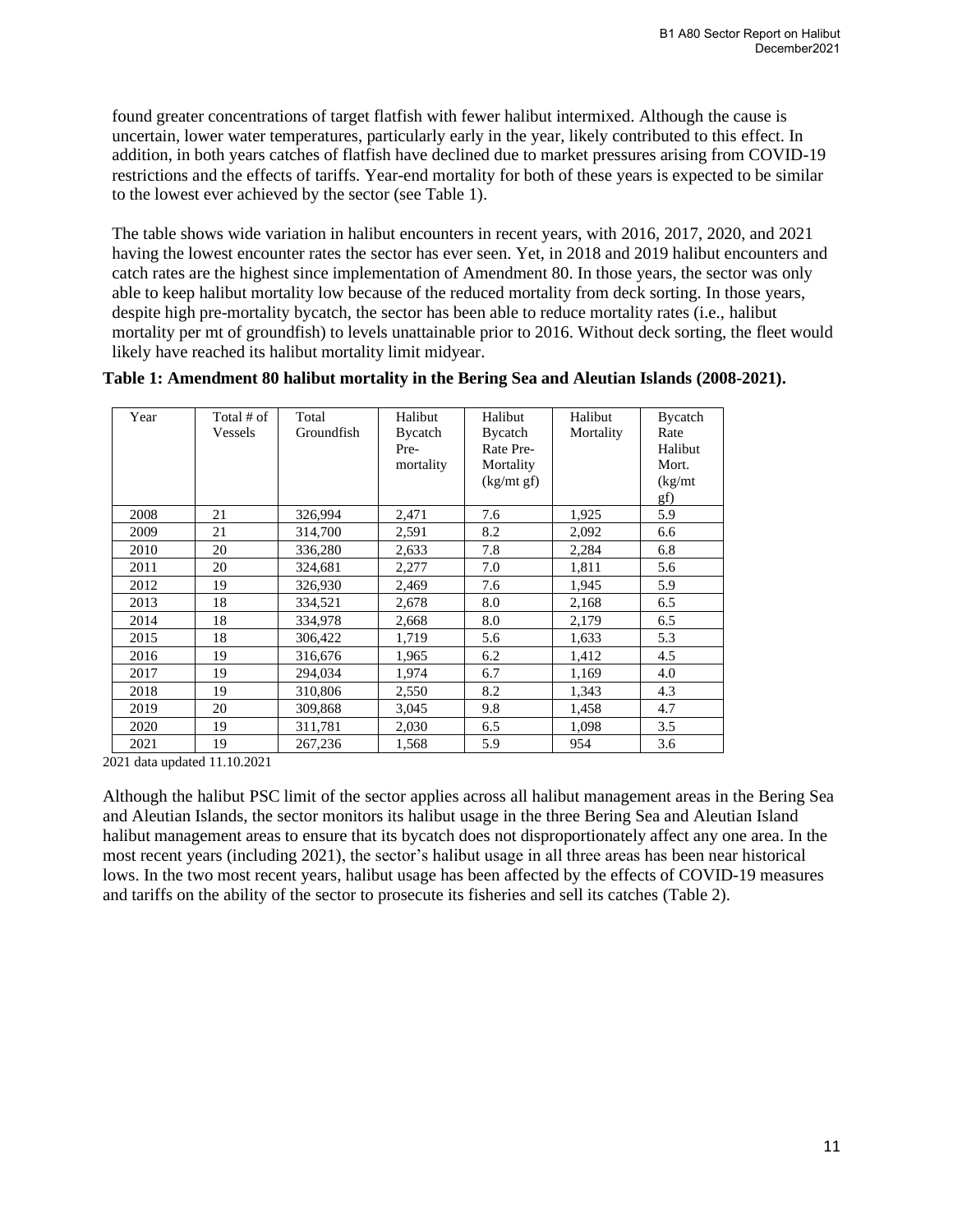| Year | 4A  | 4B  | 4CDE  |
|------|-----|-----|-------|
| 2008 | 332 | 88  | 1,505 |
| 2009 | 498 | 163 | 1,432 |
| 2010 | 295 | 242 | 1,748 |
| 2011 | 264 | 225 | 1,321 |
| 2012 | 298 | 261 | 1,385 |
| 2013 | 295 | 206 | 1,667 |
| 2014 | 151 | 168 | 1,860 |
| 2015 | 127 | 145 | 1,361 |
| 2016 | 83  | 115 | 1,203 |
| 2017 | 100 | 119 | 950   |
| 2018 | 86  | 105 | 1,153 |
| 2019 | 84  | 70  | 1,303 |
| 2020 | 76  | 62  | 960   |
| 2021 | 72  | 88  | 794   |

**Table 2: Amendment 80 sector halibut mortality in Bering Sea and Aleutian Islands halibut managementareas (2008-2021).**

2021 data updated 11.10.2021

Halibut mortality reductions continue to come at significant expense to the sector. Most vessels have purchased several excluders, as effectiveness of different types and specifications vary with conditions and target species. Some vessels have carried a third observer to reduce factory shutdowns during deck sorting. Fuel expenses rise as vessels move away from areas with unacceptably high bycatch rates. Revenues are also reduced by most halibut avoidance measures as catches of groundfish are low in comparison to the years immediately following implementation of Amendment 80. Excluder use reduces target catches – in some cases by as much as 40%. When beginning to fish a new area, vessels often do small test tows to determine whether halibut catch rates are low enough to allow fishing. Fishing time increases and catches drop with these added small tows and movement away from high bycatch areas. Deck sorting also slows operations as crew suspend other work to sort halibut.

### **Conclusion**

Amendment 80 sector members rely on multiple tools to reduce halibut PSC. Effectiveness of different tools varies with fishing conditions. As a result, the sector's members change halibut PSC reduction methods with changes in conditions. At times, safety concerns may prevent the use of deck sorting in stormy weather, requiring vessels to rely more heavily on excluders. Despite these challenges, the sector has achieved substantial reductions in halibut PSC through its persistent efforts.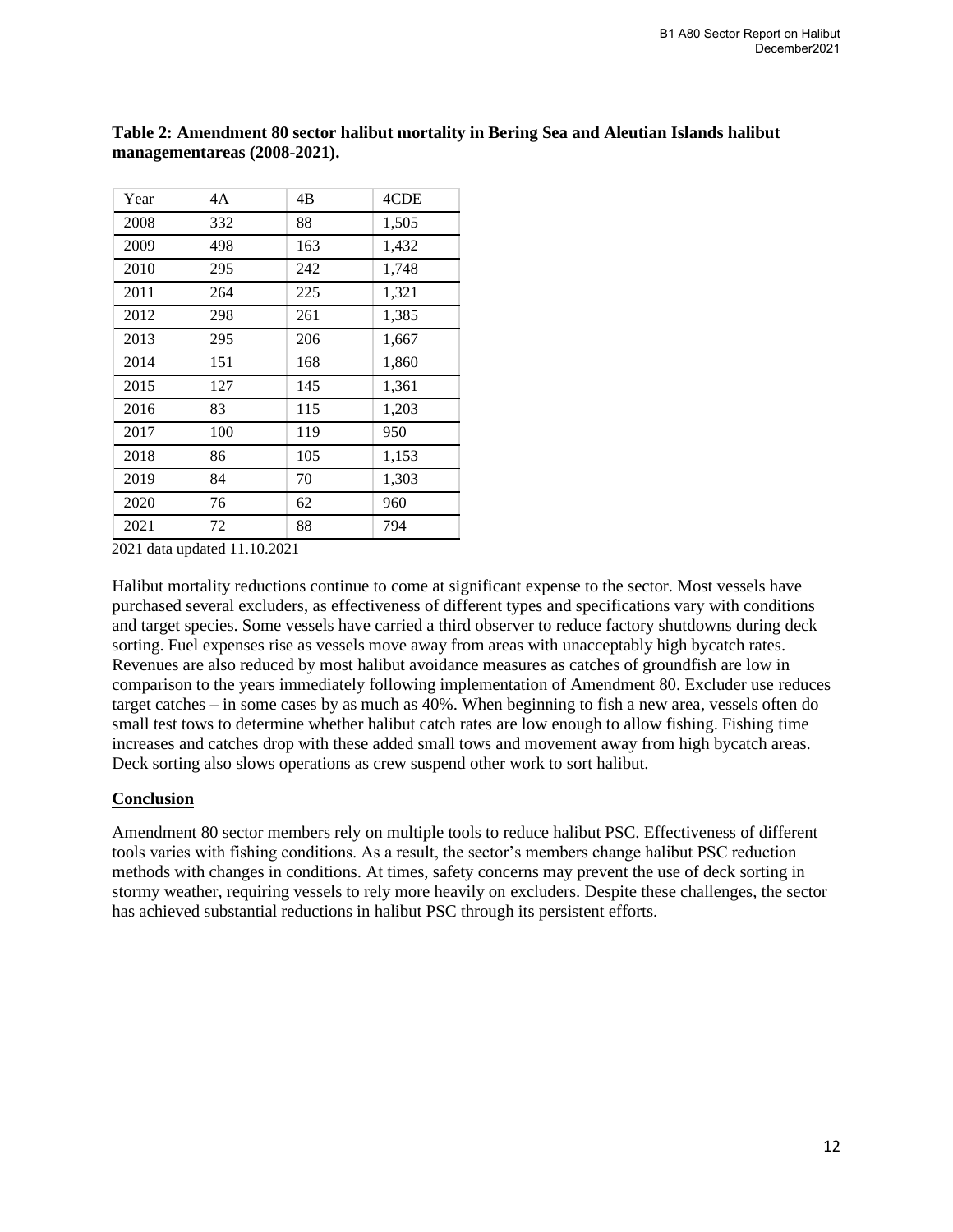# **Amendment 80 Sector's Halibut Bycatch Rules**

(Adopted by all sector members in 2015)

In order reduce bycatch to allow for a substantial increase in the directed halibut fishery catch limit in Area 4CDE from the IPHC staff's preliminary blue line advice, the members of the Alaska Seafood Cooperative (AKSC) agree to the following terms:

**Notice of entry to/exit from the BSAI fisheries -** Each vessel will notify both Seastate and the other fishery participants on entry to or exit from the Bering Sea and Aleutian Islands fisheries to facilitate communication.

**On grounds communication among captains –** Captains will communicate on the grounds concerning halibut bycatch rates. On grounds communication provides the most up to date and complete information concerning halibut avoidance – includes discussions of:

- 1) prevailing bycatch rates and changes in those rates,
- 2) catch rates of halibut (particularly in the 4CDE accounting area),
- 3) effectiveness of deck sorting in the different target fisheries under various conditions and bycatch levels,
- 4) effectiveness of excluders in the different target fisheries under various conditions and bycatch levels, and
- 5) any factor that may be relevant to bycatch rates and bycatch rates, including the effects on halibut rates and halibut rates of:
	- a. time of day
	- b. fishing depth
	- c. water temperature
	- d. areas of halibut concentrations
	- e. excluder performance (including type and mesh size)
	- f. effects of any gear modifications.

**Test tows –** When appropriate, vessels will use smaller test tows to ensure that halibut rate is acceptable prior to fishing an area.

**Attention to Haul Composition –**Wheelhouse personnel will give increased attention to haul composition by watching the bag dump and assessing the halibut bycatch rate and halibut O26 bycatch rate and to increase communication with deck crew concerning halibut bycatch (and halibut O26 bycatch) trends.

**Excluder Use –** The use of excluders is encouraged. Since excluders may have limited benefits (and sometimes increase bycatch) in the high volume, low bycatch periods, vessels are also encouraged to share information concerning the effectiveness of excluders when fishing different areas and under different conditions.

**Seastate Reporting –** Seastate is commissioned to develop bycatch charts on a regular basis that display the halibut bycatch rates in the fisheries. These charts will show halibut bycatch by target fishery.